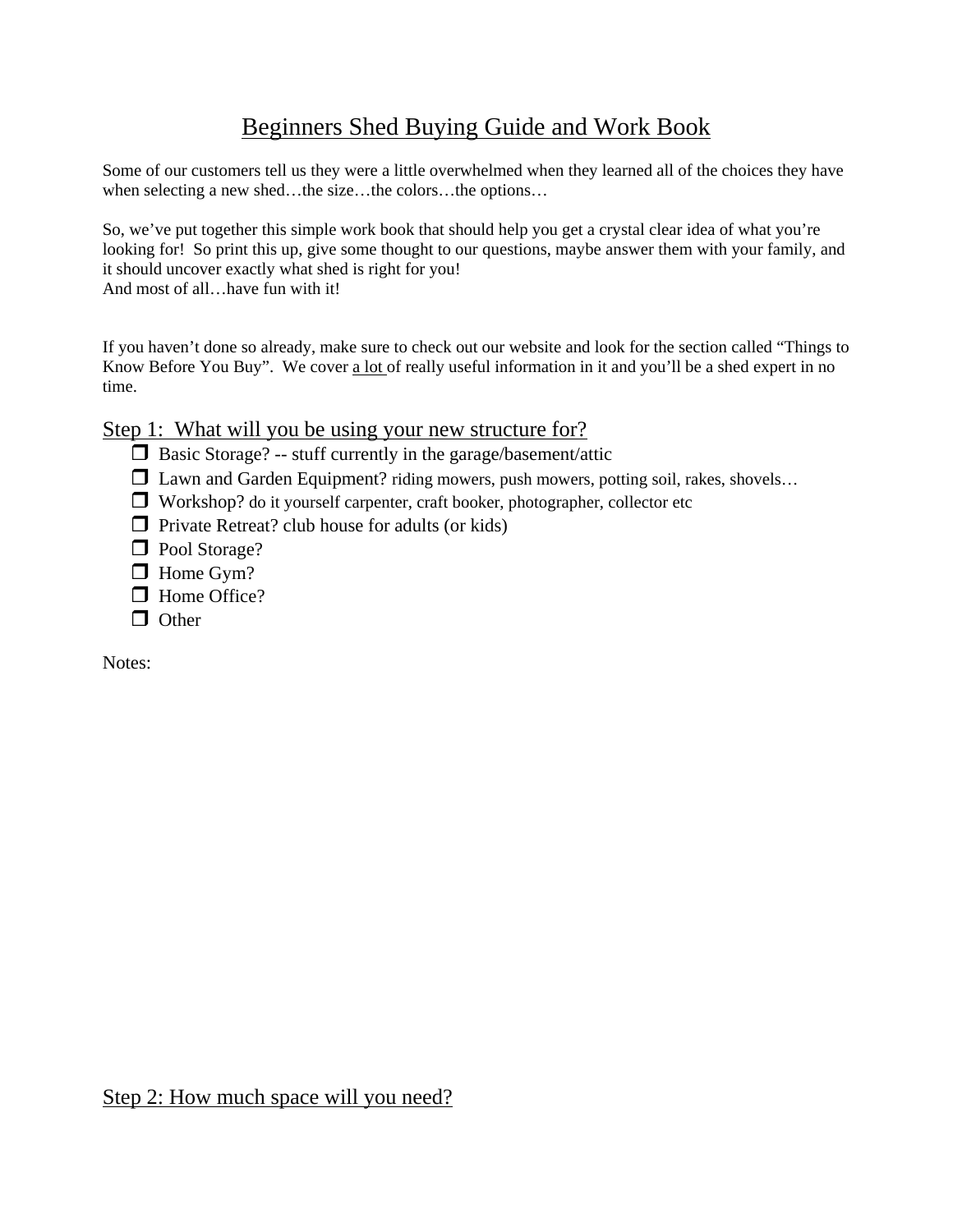Create a list-in as much detail as you can- of what you want to store:

 $\overline{\phantom{a}}$  $\overline{\phantom{0}}$  $\overline{\phantom{0}}$ L.  $\sim$  $\overline{\phantom{0}}$  $\sim$  $\overline{\phantom{0}}$  $\overline{\phantom{0}}$  $\begin{tabular}{cccccc} \multicolumn{2}{c|}{\textbf{1} & \textbf{2} & \textbf{3} & \textbf{4} & \textbf{5} & \textbf{5} & \textbf{6} & \textbf{6} & \textbf{7} & \textbf{8} & \textbf{8} & \textbf{9} & \textbf{10} & \textbf{10} & \textbf{10} & \textbf{10} & \textbf{10} & \textbf{10} & \textbf{10} & \textbf{10} & \textbf{10} & \textbf{10} & \textbf{10} & \textbf{10} & \textbf{10} & \textbf{10} & \textbf{1$  $\overline{\phantom{0}}$  $\overline{\phantom{0}}$  $\overline{\phantom{a}}$  $\overline{\phantom{0}}$  $\overline{\phantom{0}}$  $\overline{\phantom{0}}$ <u> 1989 - Johann Barnett, fransk politiker (</u>  $\overline{\phantom{a}}$ ÷.  $\overline{\phantom{0}}$  $\overline{\phantom{a}}$ 

Now figure out what size is best...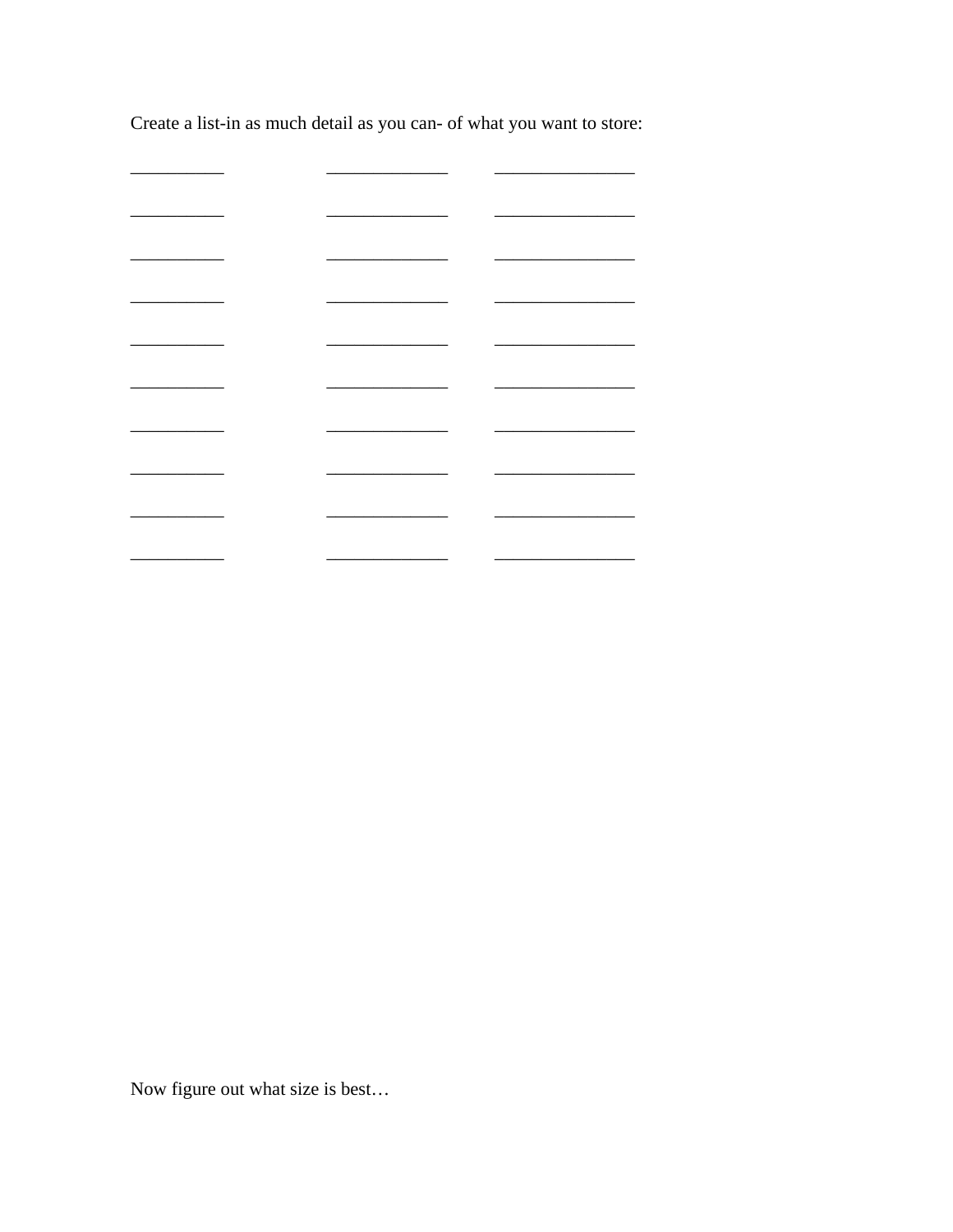| <b>Square</b>  |                                               |                                                          |
|----------------|-----------------------------------------------|----------------------------------------------------------|
| Footage        |                                               |                                                          |
| Range          | Good for storing                              | We Recommend                                             |
|                |                                               | 8' wide x 12' long good for small back yards, don't      |
|                |                                               | need a lot of storage. A Riding mower here would         |
| 96 square feet | Garden Tools, Push Mower and a Snow           | be a tight fit. The smallest structure- a 6' wide by 8'  |
| to 120         | Blower, a little bit of boxed storage         | long are less than 50 square feet.                       |
|                |                                               | 10'wide x 16' -160 square feet works well for nearly     |
|                | Lawn Tractor and push mower and snow          | all our customers. Most popular size. Fits all the       |
| 140 square     | blower. Still room for a small workshop.      | important items but not a lot of room to walk around.    |
| feet to 180    | Use wall space for garden tools. Space        | Pay special attention to where you will you place        |
| square feet    | leftover for box storage                      | your riding mower.                                       |
|                | Law Tractor with the attached bagger, and     | 12' wide x 20' long is the best seller in the large shed |
|                | push mower and snow blower. Longer            | category. If extra space to walk around is important,    |
| 240 square     | walls mean more hanging space for garden      | or you want some left over room for a functioning        |
| feet to 280    | tools. Still have room to devote one end for  | workshop, going with this larger size won't              |
| square feet    | 8' x 12' workshop                             | disappoint.                                              |
|                | Vehicles- autos, trucks, small hobby          | 14' wide by 28' long are the dimensions for our          |
| 280 square     | tractors, ATVs, classic autos, boats, and all | popular 1 car garage model. Two car garages can be       |
| feet or higher | the items listed above                        | as large as $24'$ by $36'$ .                             |

- $\Box$  96 -120 square feet
- $\Box$  130- 180 square feet
- $\Box$  180-280 square feet
- $\Box$  Over 280 square feet

Create a floor plan of how you will arrange your items in your new storage structure:



Buying By far, the most common "complaint" we get from our customers is "*I should have listened to you and gone with something bigger."* There always seems to be more stuff you want to put into your new storage shed than when you originally thought. It make sense- by the 2<sup>nd</sup> or 3<sup>rd</sup> weekend, when you really start appreciating you can park both cars in the garage again, and you get used to having a neat and orderly home because you have everything organized in your storage shed; you probably will think of other things you want to store in it.

Notes: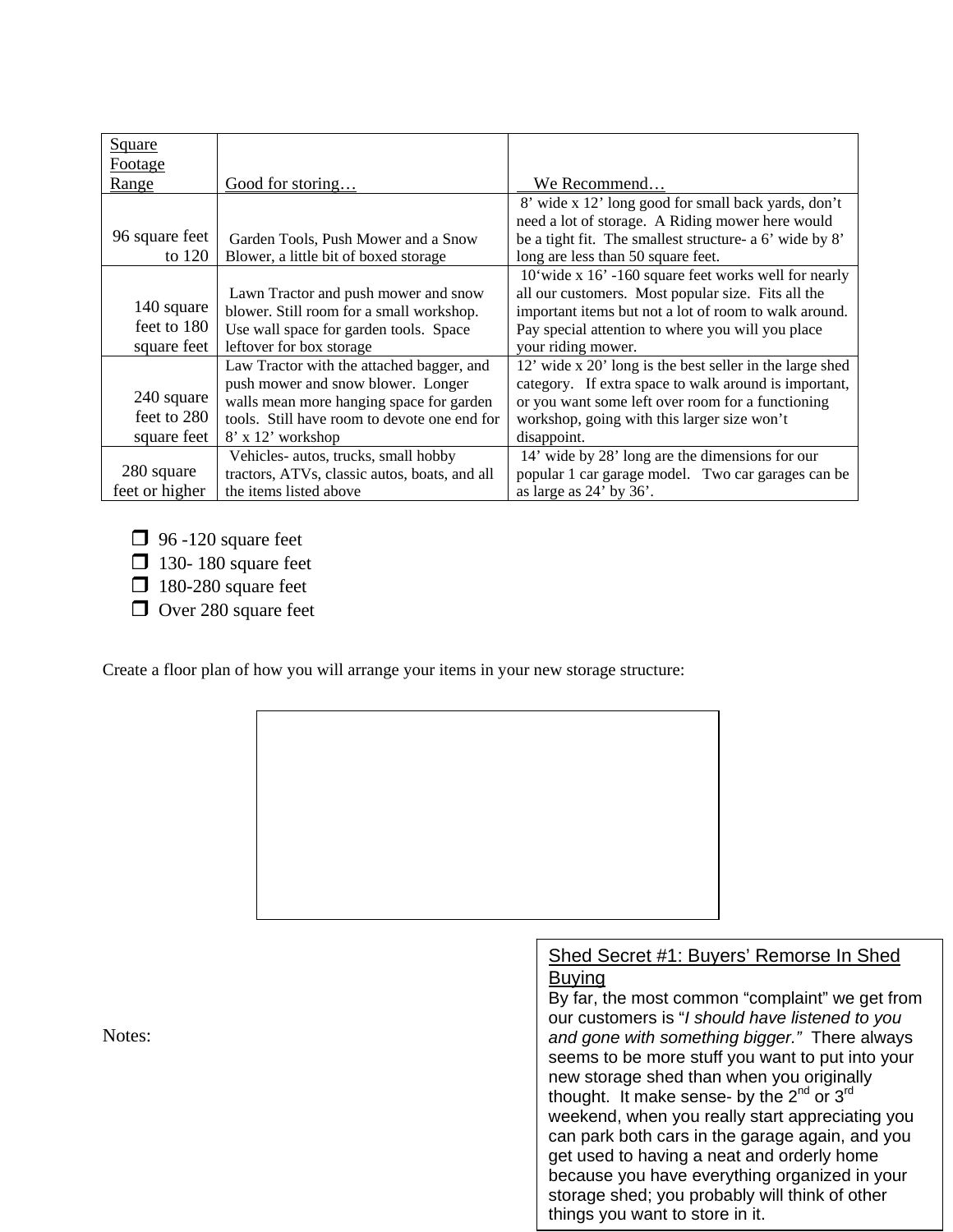# Step 3: What Style Do You Like?

- □ A Frame or Cottage
- Dutch Barns
- **C** Classic Cottage
- Dormer
- **Quaker**
- **C** Garden or Potting Sheds
- **D** Lean-To
- $\Box$  Hip Roof
- Mini Barn
- **Economy**
- **O** Garage

Notes:

## Step 4: Select Your Color Combinations

Do you want your structure made out of?

- Wood
- **D** Vinyl

#### Color Choices in Wood

- $\Box$  Red  $\Box$  White  $\Box$  Dark Gray  $\Box$  Light Gray  $\Box$  Blue  $\Box$  Hunter Green Avocado Clay Dark Brown
- $\Box$  Buckskin  $\Box$  Beige  $\Box$  Light Brown
- $\Box$  Navajo White  $\Box$  Black
- 

| Color Choices in Vinyl |        |              |                                                                                                                                                                                                                                      |        |  |  |  |  |
|------------------------|--------|--------------|--------------------------------------------------------------------------------------------------------------------------------------------------------------------------------------------------------------------------------------|--------|--|--|--|--|
| $\Box$ Clay            | $\Box$ | Tan          | <b>The Contract of the Contract of the Contract of the Contract of the Contract of the Contract of the Contract of the Contract of the Contract of the Contract of the Contract of the Contract of the Contract of the Contract </b> | Almond |  |  |  |  |
| $\Box$ Light Gray      |        | $\Box$ Flint | <b>The Contract of the Contract of the Contract of the Contract of the Contract of the Contract of the Contract of the Contract of the Contract of the Contract of the Contract of the Contract of The Contract of The Contract </b> | White  |  |  |  |  |
| $\Box$ Blue            | $\Box$ | Pearl        | <b>TI</b>                                                                                                                                                                                                                            | Cream  |  |  |  |  |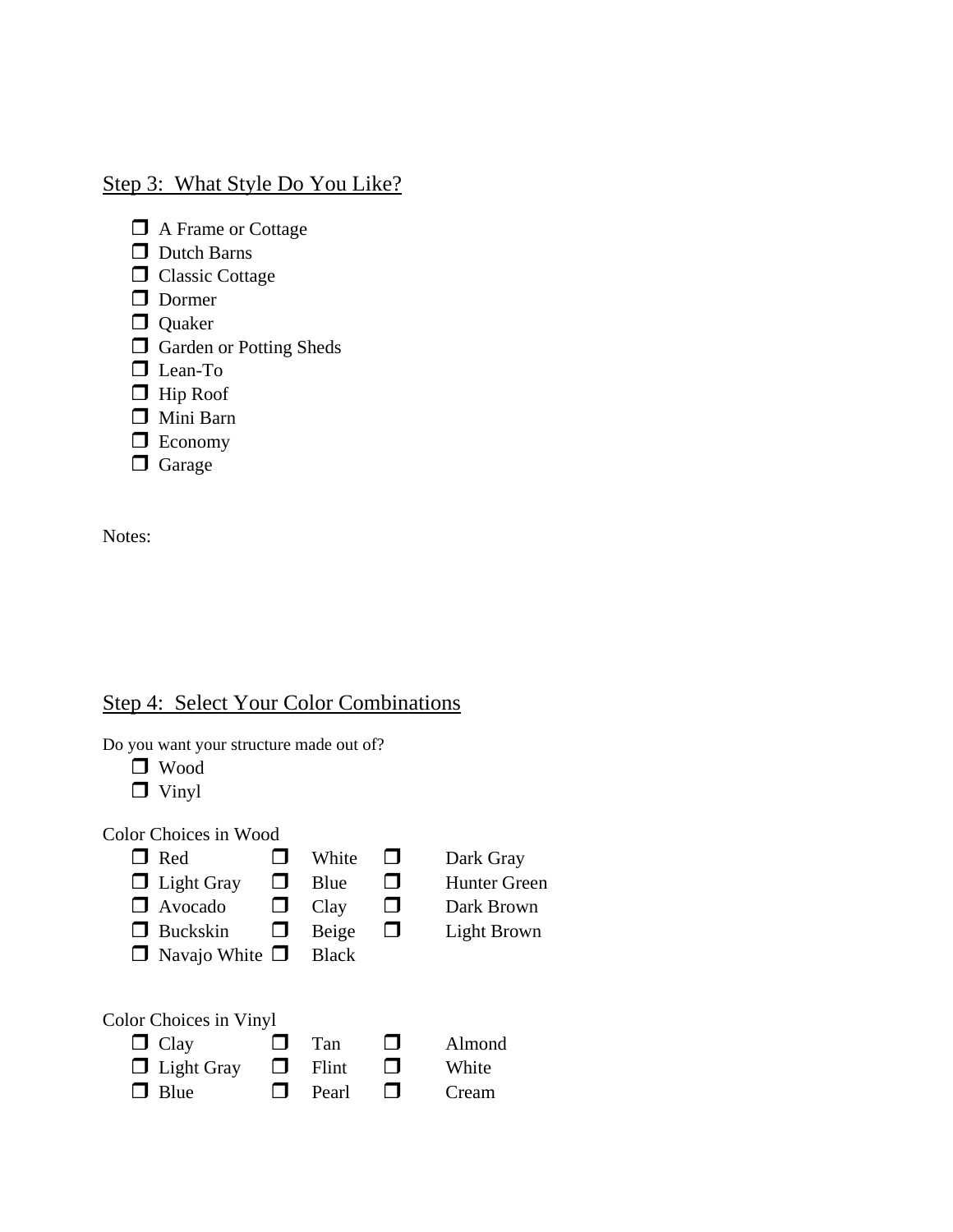$\Box$  Mist  $\Box$  Beige

(All Vinyl colors can be matched to a specific paint for the Wood Structures)

| <b>Color Choices in Standard Shingles</b> |              |                                                                                                                                                                                                                                      |                       |  |  |  |  |  |
|-------------------------------------------|--------------|--------------------------------------------------------------------------------------------------------------------------------------------------------------------------------------------------------------------------------------|-----------------------|--|--|--|--|--|
|                                           | White        | <b>The Contract of the Contract of the Contract of the Contract of the Contract of the Contract of the Contract of the Contract of the Contract of the Contract of the Contract of the Contract of The Contract of The Contract </b> | <b>Weathered Wood</b> |  |  |  |  |  |
| $\mathbf{L}$                              | <b>B</b> lue | <b>COLLEGE</b>                                                                                                                                                                                                                       | Nickel Gray           |  |  |  |  |  |
| $\mathbf{I}$                              | Dark Brown   |                                                                                                                                                                                                                                      |                       |  |  |  |  |  |
| $\Box$ Light Green $\Box$                 | Light Brown  |                                                                                                                                                                                                                                      |                       |  |  |  |  |  |
|                                           |              |                                                                                                                                                                                                                                      |                       |  |  |  |  |  |

All Color Choices in Standard Shingles are available in the sturdier upgraded Architectural Shingles.

### Step 5: What Options Do You Want?

- **Heavy Duty Ramp** Reinforced Floors
- **D** End Vents
- Ridge Vents
- $\Box$  Sky Lights
- $\Box$  Shelving
- **D** Porches
- □ Steel Doors
- $\Box$  Lofts
- Extra Doors
- **Garage Doors**
- Door Pins
- **Electrical Package**
- Arched Doors
- $\Box$  Cupola
- $\Box$  Octagon Windows
- **O** Oversized Windows
- $\Box$  Architectural Shingles
- Other\_\_\_\_\_\_\_\_\_\_\_
- Other\_\_\_\_\_\_\_\_\_\_\_
- Other\_\_\_\_\_\_\_\_\_\_\_